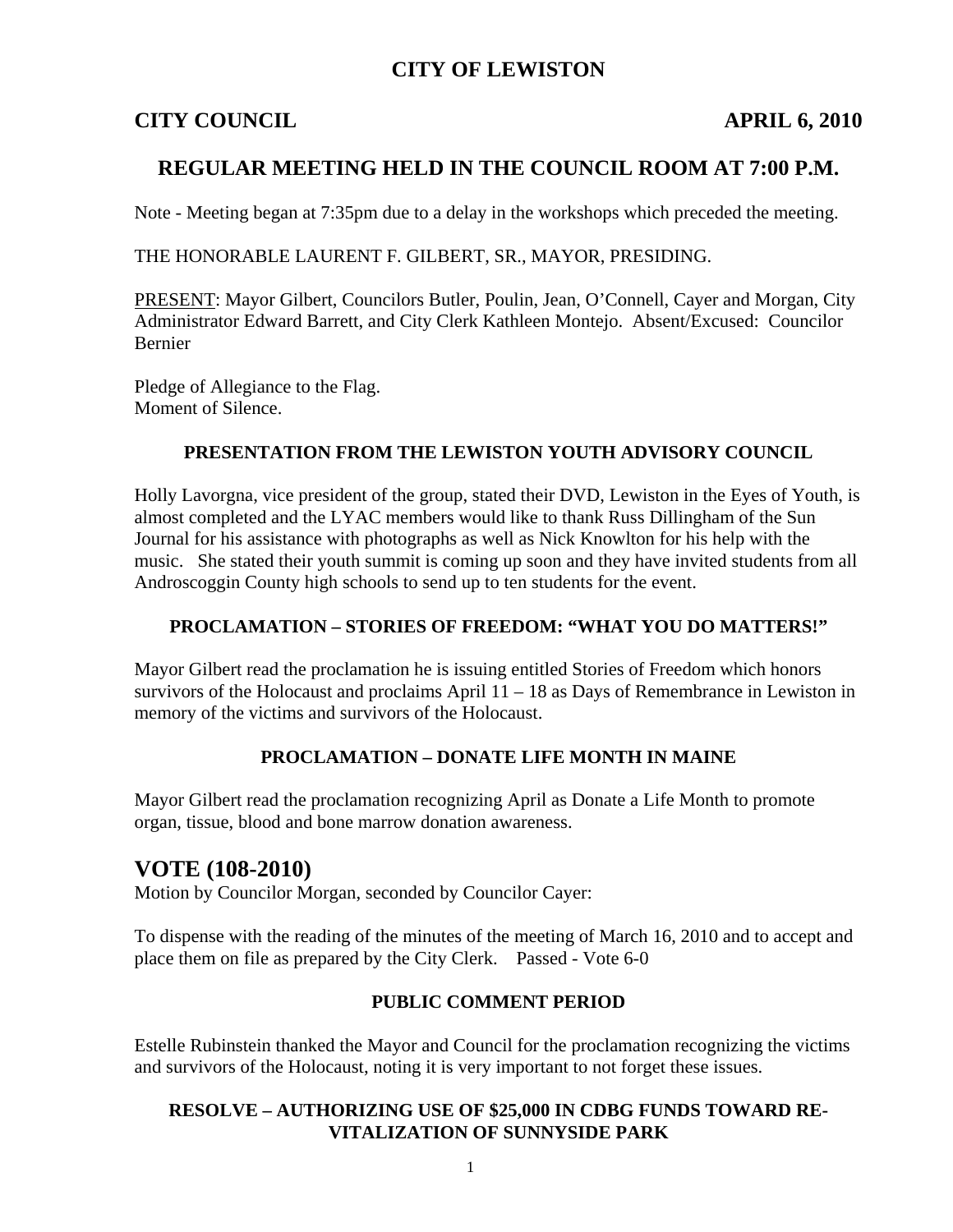# **VOTE (109-2010)**

Motion by Councilor Cayer, seconded by Councilor Jean:

To approve the Resolve authorizing the use of \$25,000 in CDBG funds towards the revitalization of Sunnyside Park:

- Whereas, in 2009, the CDBG Review Committee recommended and the City Council approved the set-aside of \$25,000 in the City Park Improvements budget as a matching fund for the creation of new or revitalized parks in eligible areas of the City; and
- Whereas, the Sunnyside Neighborhood Associating has solicited private donations totaling over \$20,000 towards re-establishing the Park; and
- Whereas, the City Council desires to improve the quality of life in Lewiston's neighborhoods through enhancements to community and recreational assets;

Now, Therefore, Be it Resolved by the City Council of the City of Lewiston that up to \$25,000 in CDBG funds are hereby made available from the City Park Improvements account towards the cost of re-establishing Sunnyside Park.

Passed - Vote 6-0

#### **ORDER AUTHORIZING THE CITY ADMINISTRATOR TO COMMIT THE CITY'S IN KIND RESOURCES, ESTIMATED TO BE APPROXIMATELY \$3,372, TO SUPPORT THE MUSEUM L-A DUATHLON TO BE HELD ON JUNE 27, 2010**

Councilor Poulin had numerous questions for the event organizers and no members of the committee were present to address his questions.

## **VOTE (110-2010)**

Motion by Councilor Poulin, seconded by Councilor Morgan:

To postpone action on this item to the next Council meeting. Did Not Pass – Vote  $3 - 4$ (Councilors Morgan, Poulin and Bailey in favor; Councilors Butler, Jean and Cayer opposed; the Mayor voted against the motion to break the tie vote.)

## **VOTE (111-2010)**

Motion by Councilor Butler, seconded by Councilor Jean:

To approve the Order Authorizing the City Administrator to Commit the City's in-Kind Resources, estimated to be approximately \$3,372, to support the Museum L/A Duathlon to be held on June 27, 2010:

Be it Ordered By the City Council of the City of Lewiston that the City Administrator is hereby authorized to commit City resources, as outlined in Museum L-A's application dated February 22, 2010, and in accordance with the in-kind costs estimated by the city, for the June 27, 2010 Duathlon.

Passed - Vote 4-3 (Councilors Butler, Jean and Cayer in favor; Councilors Morgan, Poulin and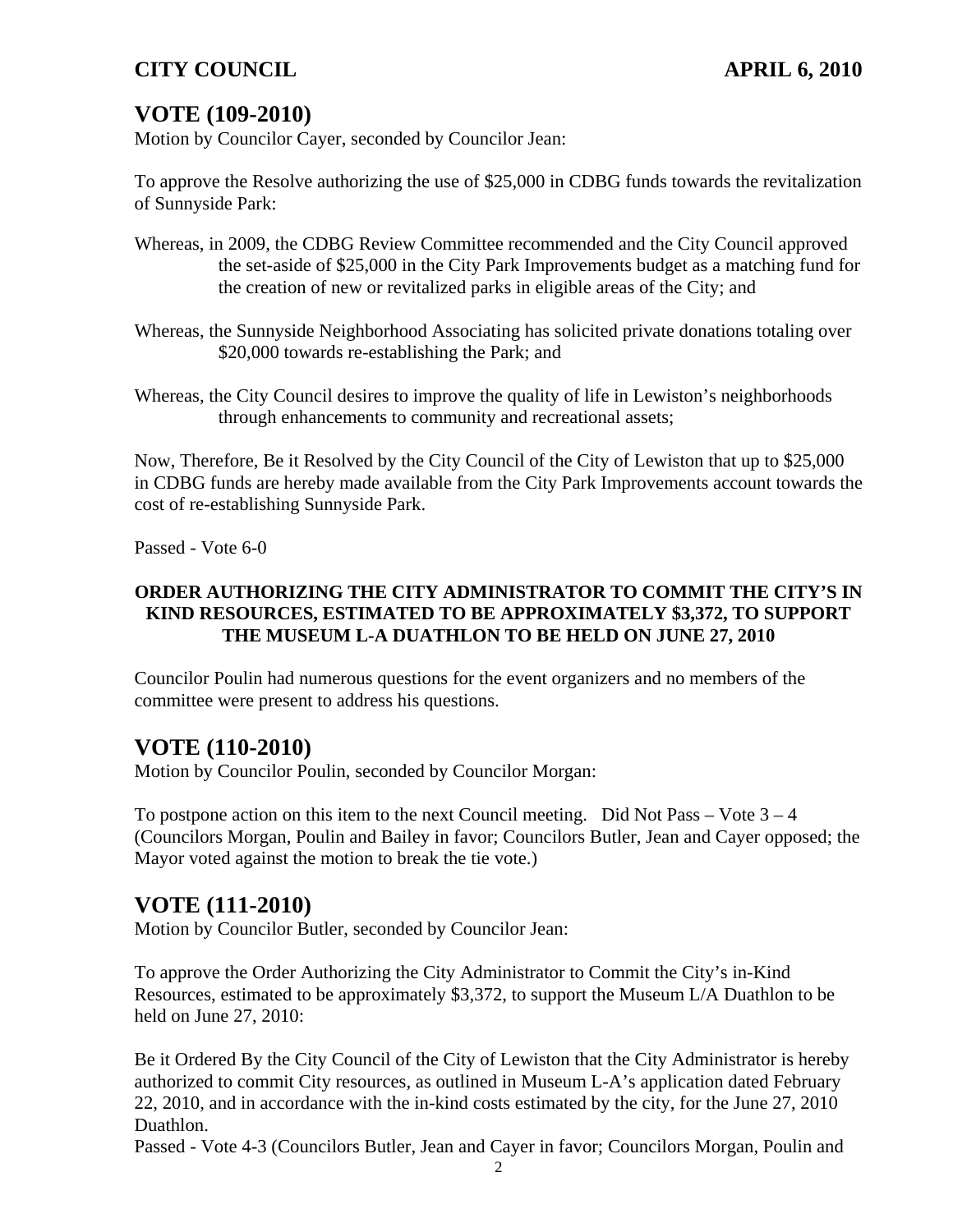Bailey opposed; Mayor voted in the affirmative to break the tie vote)

#### **PUBLIC HEARING ON THE RENEWAL APPLICATION FOR A SPECIAL AMUSEMENT PERMIT FOR LITTLE JOE'S BAR AND GRILL, 740 SABATTUS STREET**

Mayor Gilbert opened the public hearing to receive citizen input and comment. No members of the public spoke for or against this item. Mayor Gilbert then closed the hearing.

## **VOTE (112-2010)**

Motion by Councilor Butler, seconded by Councilor Morgan:

To grant a special amusement permit for live entertainment to Little Joe's Bar & Grill, 740 Sabattus Street. Passed - Vote 6-0

#### **PUBLIC HEARING AND FINAL PASSAGE REGARDING AN AMENDMENT TO THE ANIMAL ORDINANCE PERTAINING TO THE CREATION OF AN ANIMAL IMPOUNDMENT FEE**

Mayor Gilbert opened the public hearing to receive citizen input and comment. No members of the public spoke for or against this item. Mayor Gilbert then closed the hearing.

Councilor Jean made a motion to delete the third sentence of the proposed amendment language. No Councilors seconded the motion. Councilor Morgan made a motion to allow for payment arrangements for the fine. No Councilors seconded the motion.

## **VOTE (113-2010)**

Motion by Councilor Cayer, seconded by Councilor Butler:

That the proposed amendment to the City Code of Ordinances, Chapter 14 "Animals", Article IV "Impoundment, Redemption and Disposition of Animals", receive final passage by a roll call vote. Passed - Vote 4-2 (Councilors Poulin and Jean opposed)

#### **RESOLVE ACCEPTING THE DRAFT FY2010 COMMUNITY DEVELOPMENT BLOCK GRANT (CDBG) ACTION PLAN BUDGET AND FY2010-2014 CONSOLIDATED PLAN FOR CONSIDERATION**

Councilor Morgan stated the City received \$89,000 in additional federal funding than anticipated, so he would like to see the agencies that received reductions to be funded at last year's levels. Councilor Cayer said he is in favor of flat funding these organizations. He also suggested that new organizations that are not tried and tested should receive a lower amount to allow them to prove themselves and then they could earn additional funds later, after having proved their work. Councilor Butler stated the Sexual Assault Crisis Center should receive additional funds. Administrator Barrett recommended the CDBG Committee meet again to review and re-apply the funds based upon the Council's recommendations this evening. The question was asked why the Committee is recommending cutting long term agencies in favor of funding new organizations that have not received funds in the past. Councilor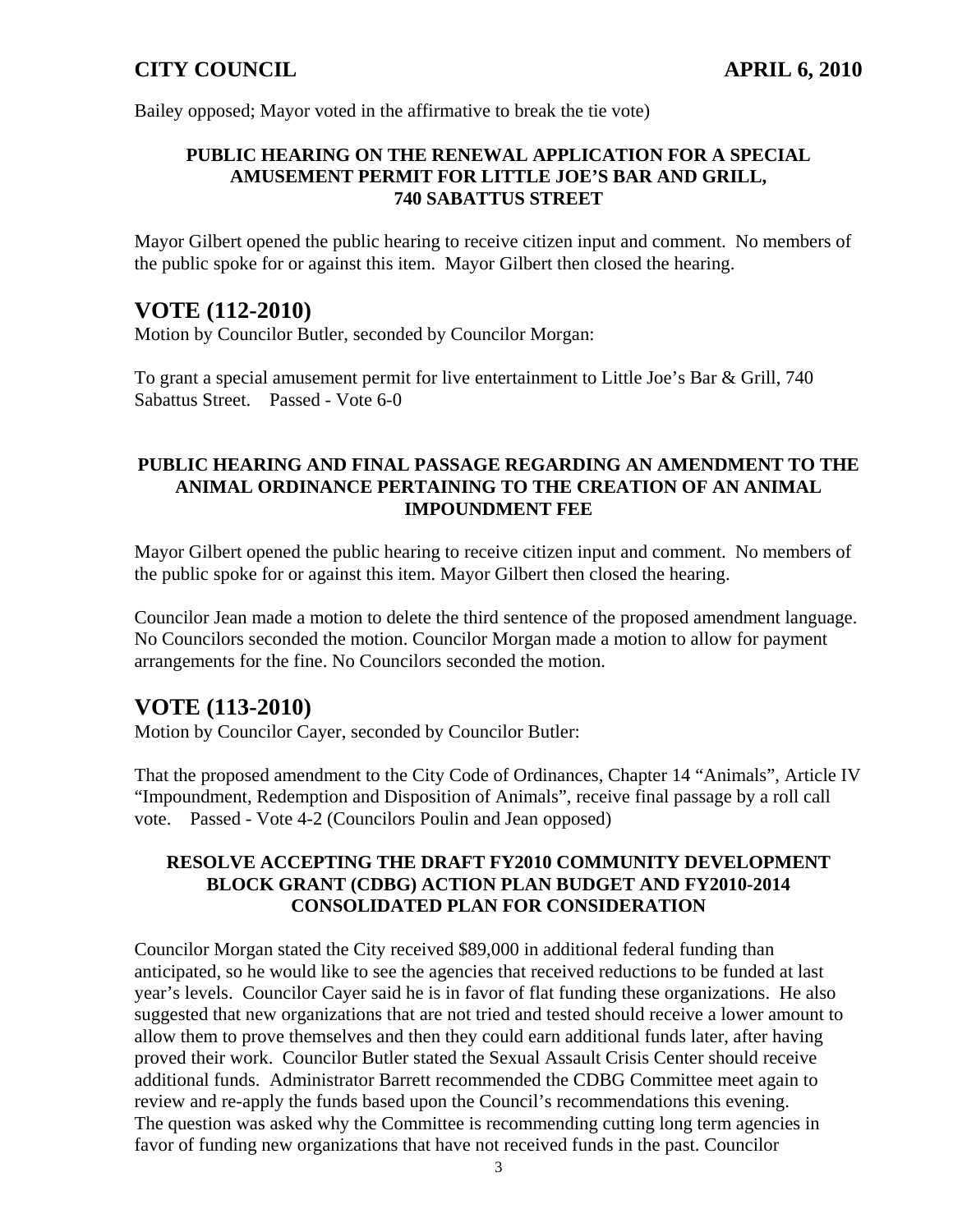O'Connell who serves on the Committee stated the Committee felt it was important to fund the Somali Bantu organization due to their train the trainer program for worker responsibility. She said in the Somali culture, time and appointments are not viewed as important, and Somali residents have been showing up for commitments, like doctor's appointments, hours late, and not realizing there is a problem. Councilor O'Connell stated the committee felt if this cultural training could be shared with the Somali community, it would help prepare them for the work place. It was noted the item for the high school land improvement is for sidewalk safety issues and not for cosmetic landscaping. Councilor Jean asked Mark McComas for the 2008 budget allotments for these groups. Mayor Gilbert advocated for the important work that the Head Start organization performs and noted they were cut as well.

The Mayor opened the floor for public input. Bill Underson stated his organization, Outsource Works, used to be called Faithworks and has always received funding under this program since it was established in 1999. He said funding from other sources is drying up and if the work of his organization is not worthy in the eyes of the Council, then this sends a message to all low income residents with jobs. Marty McIntire of the Sexual Assault Crisis Center said all organizations were told previously to not apply for additional funds from CDBG because the CDBG funds were going to be limited, so therefore their request was lower than they would have preferred. Estelle Rubinstein of Head Start stated she has been an advocate working for poor children in the area for forty years and that one in three children living in Lewiston are in poverty, which is the highest ratio in the state. She noted that Auburn is the second highest in the state. She said that parents of Head Start children must be working, going to school or in job training and that the Head Start family educators visits each family on a regular basis to assist with issues such as budgeting and household management. Councilor O'Connell inquired about the amount of CDBG funding Auburn provides to the program. Mrs. Rubinstein stated \$9,000. Kirsten Walters spoke in favor of two groups she manages – the Saint Mary's Nutrition Center and Lots to Gardens. She noted the funding decisions should reflect the priorities in the CDBG Consolidated Plan and she also said that several years ago the Council stated they did not want each agency to get a sense of entitlement year after year, but had the need to prove themselves each year in order to obtain funding.

## **VOTE (114-2010)**

Motion by Councilor Poulin, seconded by Councilor Butler:

To approve the Resolve accepting the FY2010 Community Development Block Grant (CDBG) Action Plan Budget and FY2010-2014 Consolidated Plan for consideration and that a public hearing will be held on May 4, 2010 at 7pm in the Lewiston City Council Chambers to discuss comments received on these documents and to approve them for submission to HUD:

Whereas, in accordance with applicable sections of 24 CFR Parts 91 and 570, the City of Lewiston, as part of its requirements to receive CDBG funding from the U.S. Department of Housing and Urban Development (HUD), must provide citizens will adequate notice and opportunity to review and comment on both its annual Action Plan budget and five-year Consolidated Plan; and

Whereas, the City is especially interested in having citizens of low and moderate-income levels, and organizations that serve the needs of this population, participate in the process, since this is the demographic group to which CDBG funds are targeted; and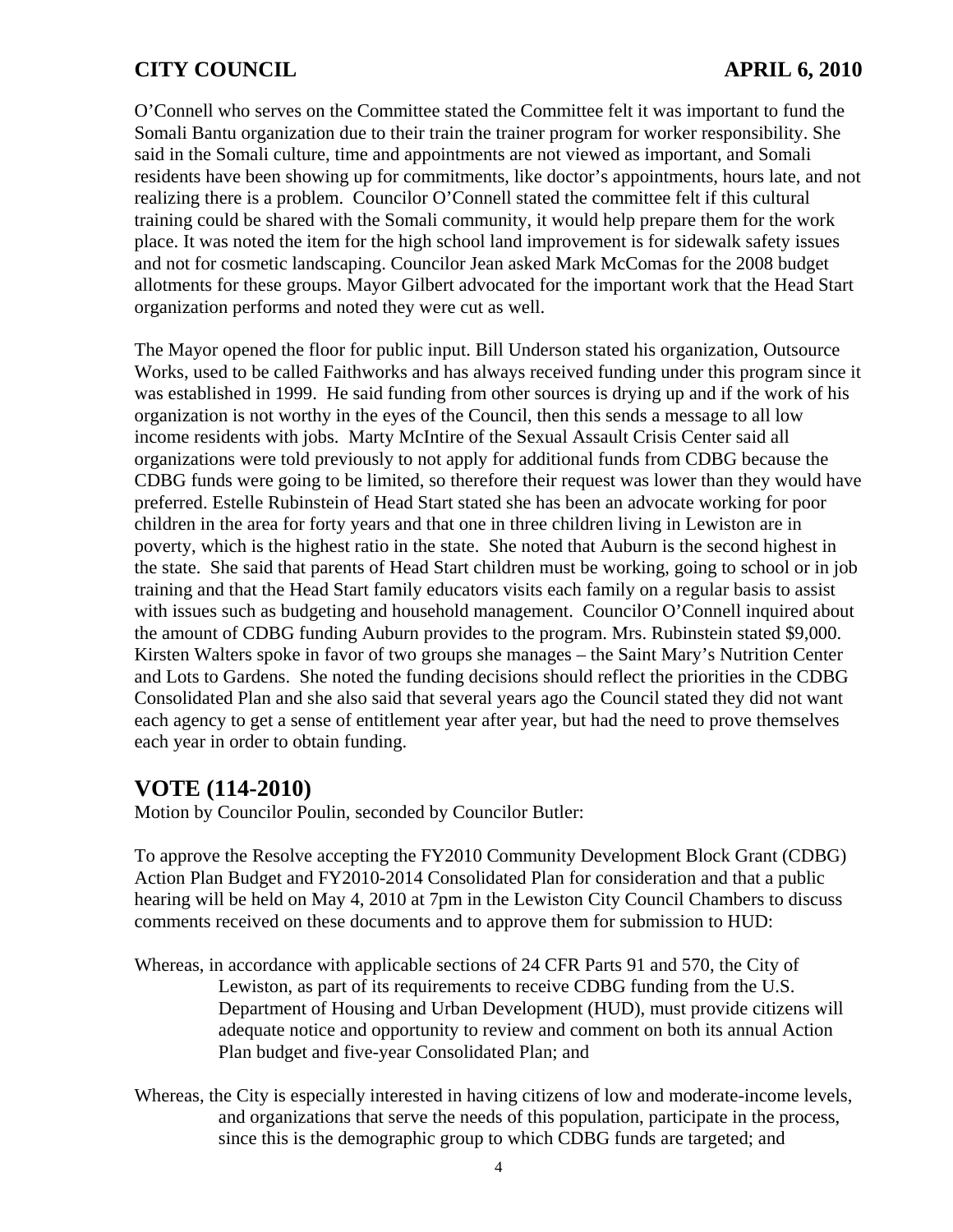Whereas, the City's Citizen Participation Plan, adopted by the City Council on January 5, 2010, indicates that Lewiston City Council is scheduled to take action on accepting the Consolidated Plan and Action Plan no later than May 4, 2010 during a regularly scheduled City Council Meeting, which will be considered a public hearing;

Now, Therefore, be it Resolved by the City Council of the City of Lewiston that the FY2010 Community Development Block Grant (CDBG) Action Plan Budget and FY2010-2014 Consolidated Plan are hereby accepted for consideration and that a public hearing will be held on May 4, 2010 at 7 PM in the Lewiston City Council Chambers to discuss comments received on these documents and to approve them for submission to HUD.

Passed - Vote 6-0

## **VOTE (115-2010)**

Motion by Councilor Poulin, seconded by Councilor Morgan:

To send the budget recommendations back to the CDBG Committee to review recommendations mentioned by the City Council and to report back their recommendations at the April 22 Council workshop. Passed – Vote 6-0

#### **ORDER AUTHORIZING THE CITY ADMINISTRATOR TO WAIVE APPLICABLE FEES AND COMMIT THE CITY'S IN-KIND RESOURCES, ESTIMATED TO BE APPROXIMATELY \$205, TO SUPPORT THE L/A VETERAN'S COUNCIL INC.'S USE OF THE MEMORIAL ARMORY FOR A CEREMONY TO PRESENT LOCAL VETERANS WITH THE "MAINE SILVER STAR HONORABLE SERVICE MEDAL"**

## **VOTE (116-2010)**

Motion by Councilor Jean, seconded by Councilor Poulin:

To approve the Order authorizing the City Administrator to waive applicable fees and commit the City's in-kind resources, estimated to be approximately \$205, to support the L/A Veteran's Council Inc.'s use of the Memorial Armory for a ceremony to present local veterans with the "Maine Silver Star Honorable Service Medal":

- Whereas, Maine Governor John E. Baldacci and Officials of the Maine National Guard and the Maine Division of Veterans Services have requested that the L/A Veterans Council sponsor an Event at the Lewiston Armory to present local veterans the "Maine Silver Star Honorable Service Medal;" and
- Whereas, the L/A Veterans Council have requested that the application fee associated with use of the Armory be waived; and
- Whereas, they have also requested that the City provide in-kind services in the estimated amount of \$205 for this event; and
- Whereas, the purpose of this event, which will be held on April 17, 2010, is to recognize the service of local military veterans;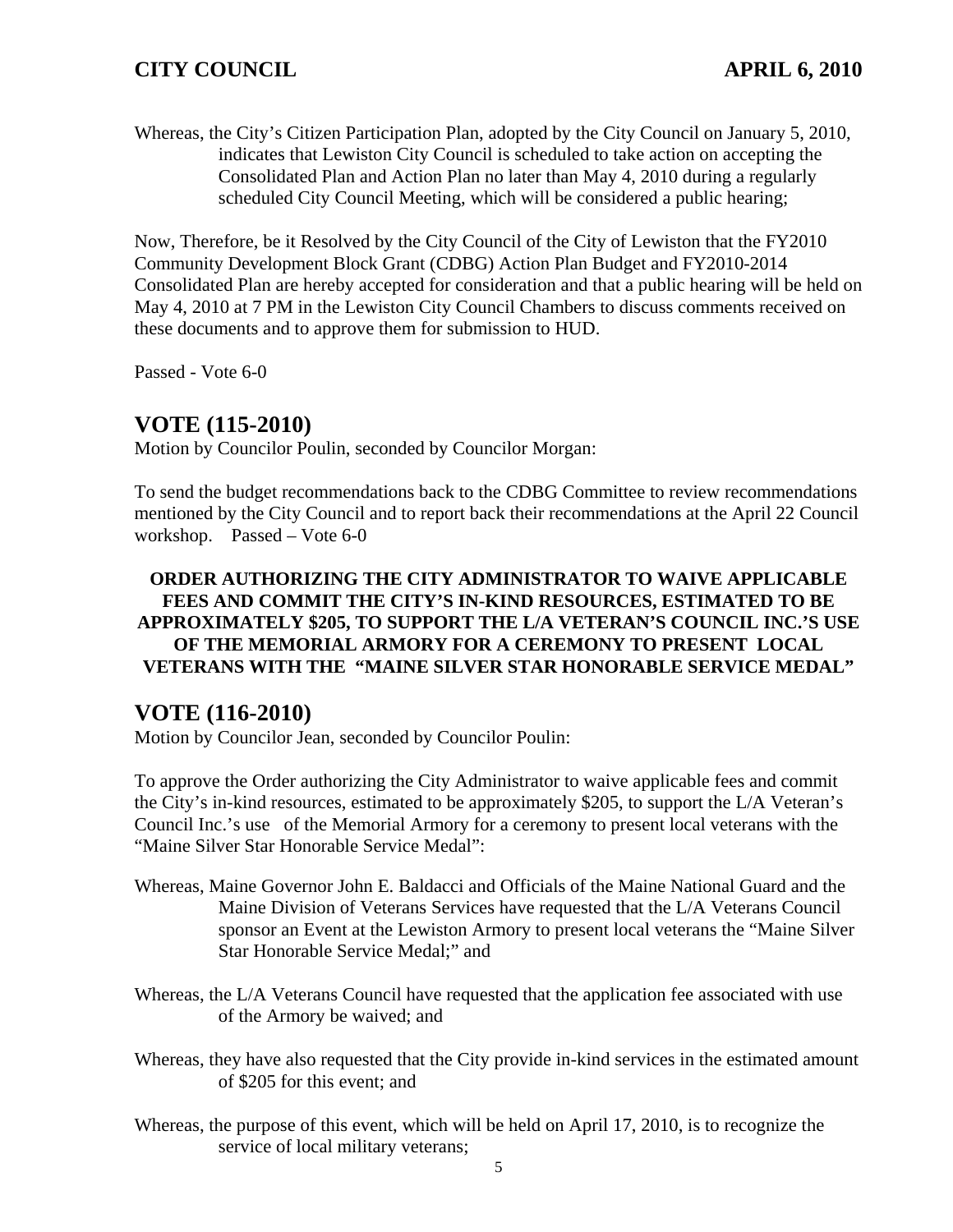Now, Therefore, Be it Ordered By the City Council of the City of Lewiston that the \$30 application fee for the use of the Armory is hereby waived and the City Administrator is hereby authorized to commit City resources in the estimated amount of \$205 for this April  $17<sup>th</sup>$  event.

Passed - Vote 6-0

#### **RESOLVE APPROVING THE PLACEMENT OF PINWHEELS IN THE MAIN STREET MEDIAN IN RECOGNITION OF CHILD ABUSE PREVENTION MONTH**

## **VOTE (117-2010)**

Motion by Councilor Butler, seconded by Councilor Poulin:

To approve the Resolve authorizing the Advocates for Children organization to place blue pinwheels in the Main Street median, across from the former Peck's building, for a period not to exceed one week during the month of April:

Be it Resolved By the City Council of the City of Lewiston that Advocates for Children is hereby authorized to place blue pinwheels in the Main Street median across from the former Peck's building for a period not to exceed one week during the month of April.

Passed - Vote 6-0

#### **ORDER AUTHORIZING A CREDIT CARD TRANSACTION FEE OF 2.5% TO BE APPLIED TO CREDIT CARD TRANSACTIONS, EXCEPT FOR AUTOMATED PARKING GARAGE TRANSACTIONS, EFFECTIVE JULY 1, 2010**

Councilor Poulin made a motion to exempt property tax payments from those services included in the credit card payment system. No Councilors seconded the motion.

# **VOTE (118-2010)**

Motion by Councilor Cayer, seconded by Councilor Morgan:

To approve the Order authorizing the City Administrator to initiate a credit card transaction fee of 2.5% to be applied to all credit card transactions, except for automated parking garage transactions, effective July 1, 2010:

- Whereas, third-party credit card processors and/or National Credit Card Companies assess a credit card transaction fee of 2.5% for online and counter transactions; and
- Whereas the City does not currently have a third-party credit card processor and offers only limited credit card payment options in order to avoid absorbing the 2.5% credit card transaction fee; and
- Whereas, the State of Maine has authorized municipalities to institute credit card transaction fees to cover these costs; and

Whereas, the online payment option offered by the EnerGOV software and any other future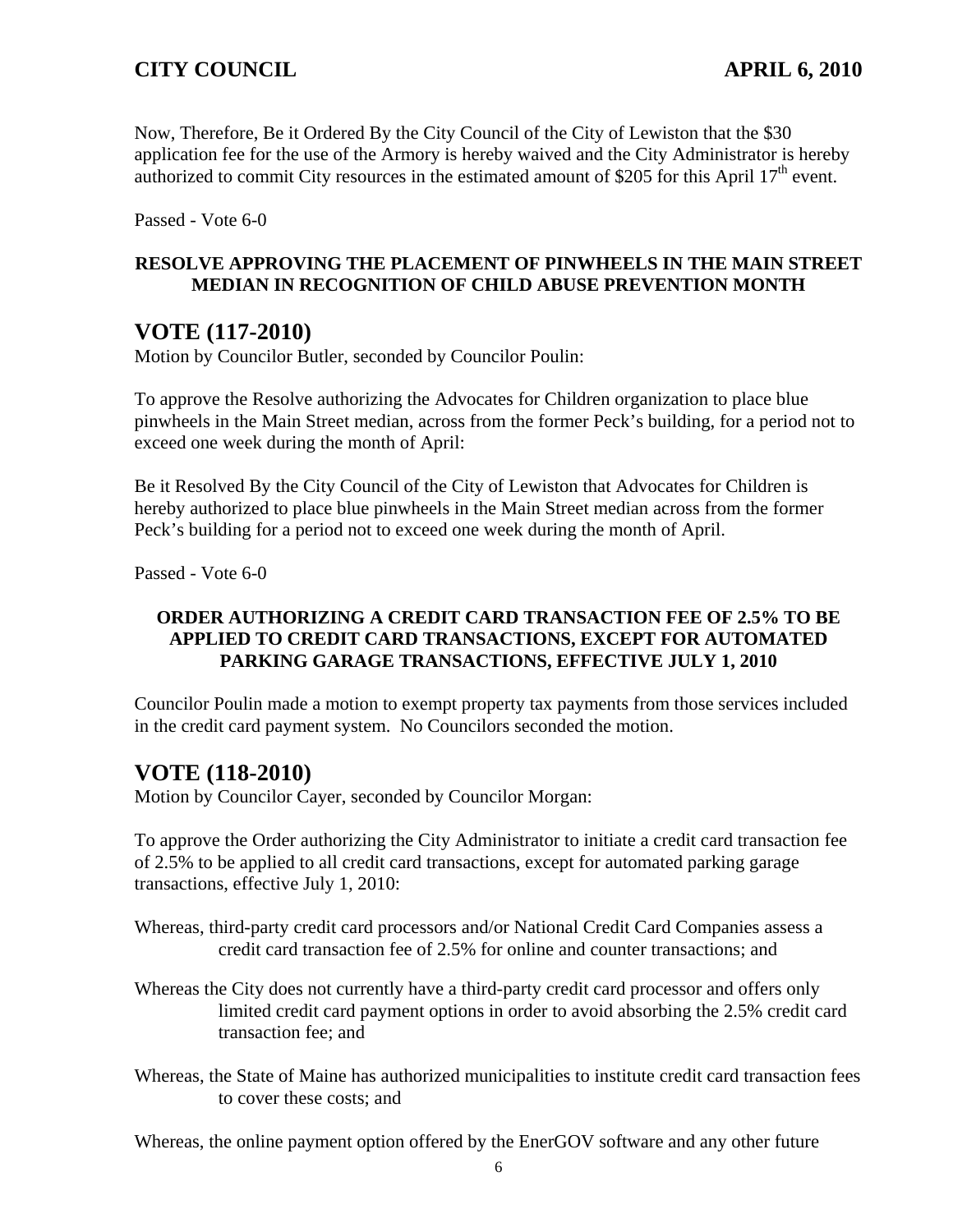online payment systems offered through the City will require a third-party credit card processor; and

Whereas, if credit card payments are made available for all types of credit card transactions, a credit card transaction fee will be necessary for the City to recoup the cost assessed by the third party credit card processor and/or the National Credit Card Companies;

Now, Therefore, Be it Ordered By the City Council of the City of Lewiston that the City Administrator is hereby authorized to initiate a credit card transaction fee of 2.5% to be applied to all credit card transactions, except for automated parking garage transactions, effective July 1, 2010.

Passed - Vote 6-0

#### **RESOLVE ACCEPTING THE DONATION OF A FIREFIGHTERS MEMORIAL MONUMENT AND GRANTING PERMISSION TO LOCATE THE MEMORIAL ON CITY PROPERTY AT THE LEWISTON CENTRAL FIRE STATION**

## **VOTE (119-2010)**

Motion by Councilor Morgan, seconded by Councilor Cayer:

To approve the Resolve accepting the donation of the Firefighters Memorial monument from the Lewiston Firefighters Association Local 785 and granting permission to place the memorial at the Lewiston Central Fire Station:

- Whereas, the Lewiston Firefighters Association, Local 785 IAFF, wishes to donate to the City of Lewiston a Firefighters Memorial honoring Lewiston Firefighters who have died in the Line of Duty; and
- Whereas, Fire Chief Paul LeClair requests permission to place the memorial on City property at Lewiston Central Fire Station near the existing Flag Pole on the Southwest Corner of the property at Bates and College Street;

Now, therefore, be it Resolved By the City Council of the City of Lewiston that the donation of a Firefighters Memorial from the Lewiston Firefighters Association Local 785 is accepted and permission is granted to place the memorial on City of Lewiston property at Lewiston Central Fire Station.

Passed - Vote 6-0

#### **RESOLVE ACCEPTING GRANTS AND DONATIONS FOR THE PURPOSE OF INSTALLING BATTING CAGES AT THE LEWISTON MEMORIAL ARMORY**

# **VOTE (120-2010)**

Motion by Councilor Jean, seconded by Councilor Cayer: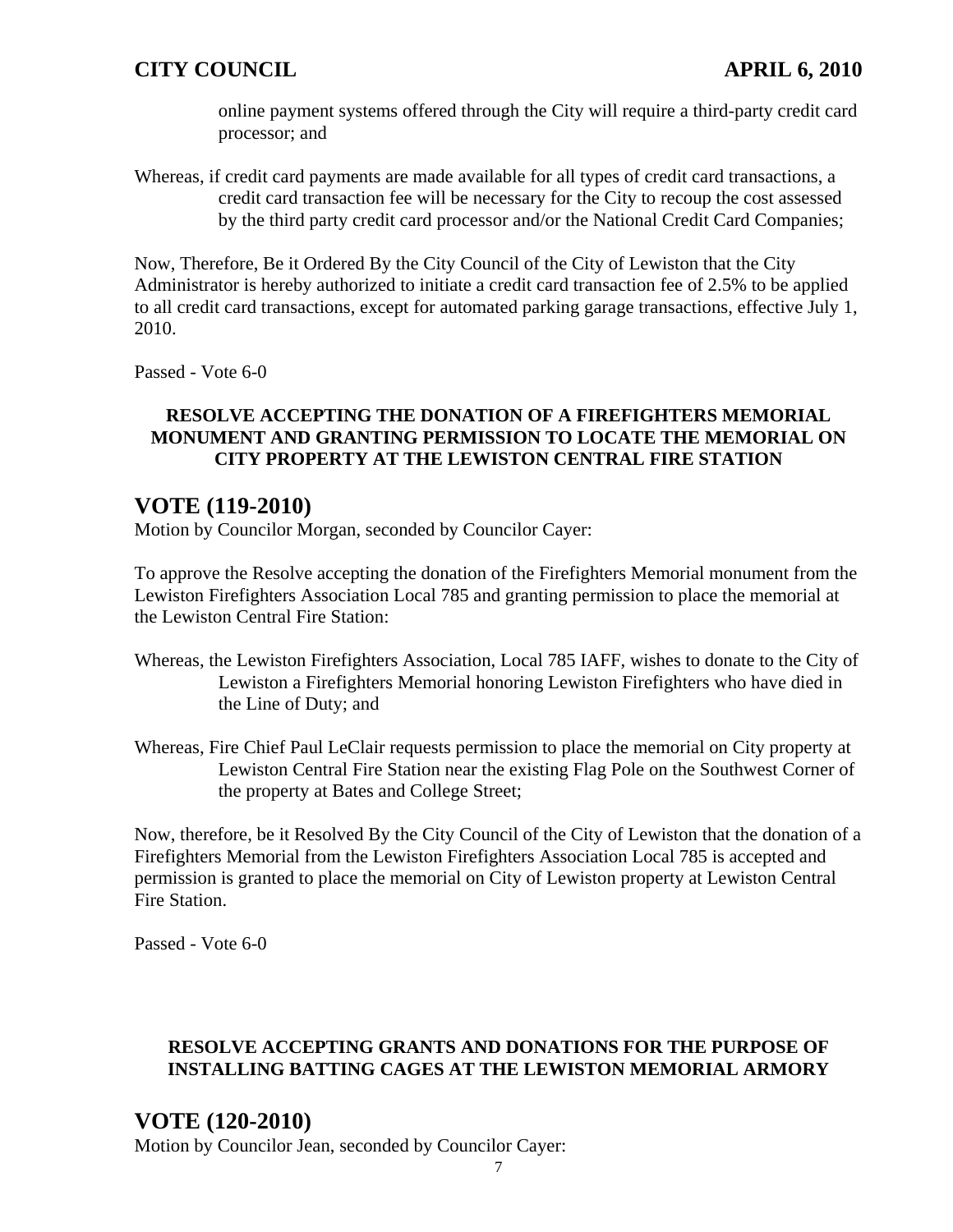To approve the Resolve accepting the equipment grant from Sports, Inc., Sportstrend Civic Project for batting cages and donations of additional supplies and materials from other local businesses and organizations that will allow for the installation of these cages, and to further thank the local businesses for their contribution to this project:

- Whereas, Gee and Gee Sporting Goods has worked closely with the Recreation Department to seek an equipment grant from the Sports Inc, Sportstrend Civic Project that will allow for the installation of batting cages at the Memorial Armory; and
- Whereas, a number of local businesses and organizations have expressed interest in donating additional supplies and materials necessary for installation of these cages; and
- Whereas, this equipment will allow recreation program participants to practice softball, baseball, and lacrosse and is estimated to serve between 50 and 100 youth per day;

Now, Therefore, Be it Resolved By the City Council of the City of Lewiston that the City hereby accepts an equipment grant from the Sports Inc., Sportstrend Civic Project for batting cages and donations of additional supplies and materials from other local businesses and organizations that will allow for installation of these cages.

Be It Further Resolved that the City Council expresses its thanks and appreciation to Gee and Gee Sporting Goods, Sports, Inc, and the other local businesses and organizations that have contributed to make this project a reality.

Passed - Vote 6-0

#### **REPORTS AND UPDATES**

The Mayor reminded all residents to fill out and turn in their census forms.

#### **OTHER BUSINESS**

No Other Business was presented at this time.

#### **EXECUTIVE SESSION**

#### **VOTE (121-2010)**

Motion by Councilor Poulin, seconded by Councilor Jean:

To enter into an executive session pursuant to MRSA Title 1, section 405 (6) (D) to discuss Labor Negotiations regarding the city's six employee unions – International Association of Firefighters, Local 785; Maine State Employees Association, Local 1989; Maine Association of Police; Lewiston Police Supervisory Command Unit; Lewiston Professional Technical Unit, Local 3855 and Lewiston Public Works Unit, Local 1458. Passed - Vote 6-0

Executive session began at 9:25pm and ended at 10:30pm.

## **VOTE (122-2010)**